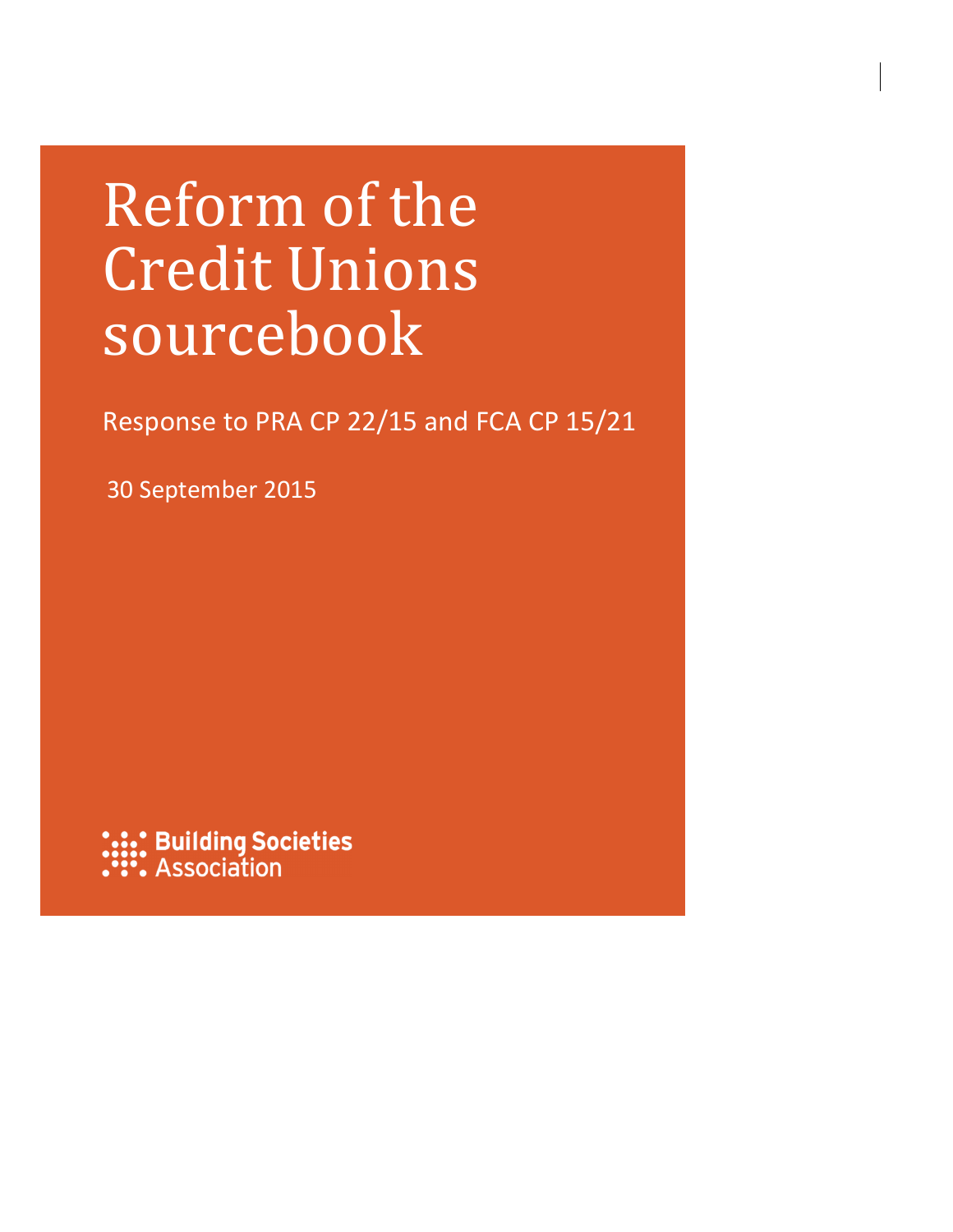### **Overview**

The BSA is responding to this consultation on behalf of three major credit unions – No.1 CopperPot and Capital Credit Unions which are full members and Glasgow Credit Union which is an associate member. We concentrate in this response on those items within the joint CP that have greatest impact on these members.

We support a growing, diverse and sustainable credit union sector that brings additional competition to mainstream bank lenders as well as providing savings and credit to those otherwise reliant on payday lenders and loan sharks. Any measures that demonstrably promote this vision can be welcomed, but other measures, that could –perhaps inadvertently- hinder this vision, should be revised or reconsidered.

The replacement of the Version 2 status with a more flexible matrix of requirements for credit unions undertaking additional activities is in principle a reasonable development. But some of the requirements, especially the proposed 10% leverage ratio, we think are unjustified. Nor has the PRA done the necessary cost benefit analysis, as required by FSMA, given that there are significant costs. We comment on these matters below.

We also draw attention to one or two important risk issues – including one where credit unions have now been put at extra risk through regulatory activity.

Among the difficulties the sector faces is continued weakness among some smaller, near-insolvent credit unions, with a handful of credit unions still being declared in default each year and their members paid out from the FSCS. So we are puzzled by the emphasis in the joint CP on, in effect, a tougher regime for Version 2 CUs: it is far from clear how this deals with the problem we describe.

We encourage the PRA to continue a constructive dialogue with our members, and to assist in that, we include some specific counterproposals for discussion.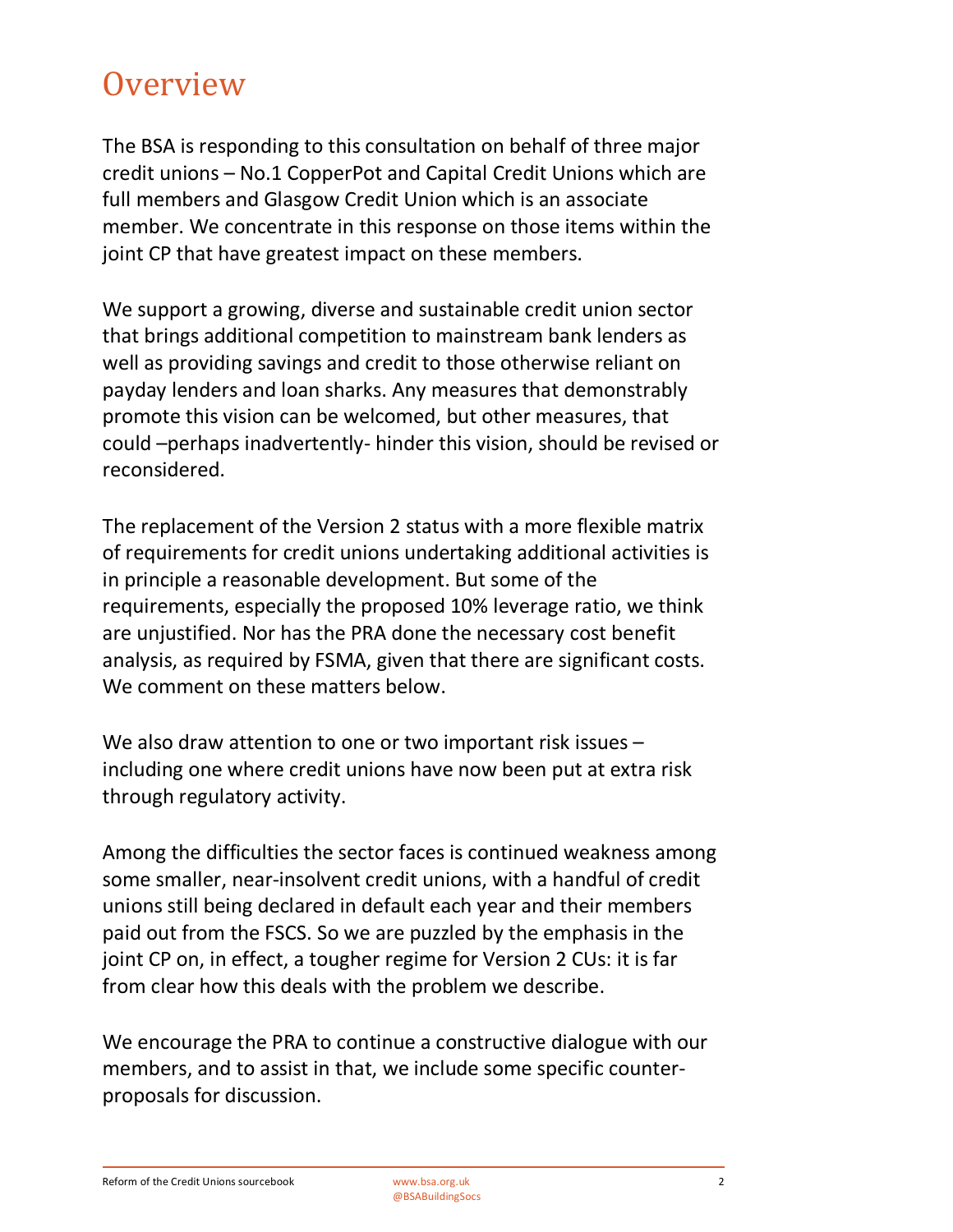The remainder of this response follows the order of the joint CP, using the same paragraph references.

### Limit on shares and deposits

We fully support the protection of members' savings in a credit union. Members save with their credit union as an expression of solidarity, to enable loans to be made to other members, as well as with a view to their own future borrowing needs. Credit unions do not chase "hot money" through the savings best buy tables. So we do not think there is likely to be a major problem with savings balances exceeding the FSCS limit. But we question whether the PRA's proposed rule is fully justified. First, credit unions should be able to accept deposits that benefit from temporary high balance protection under FSCS rules<sup>1</sup> - as these deposits are not exposed to risk of loss. Second, we question whether those credit unions meeting the higher prudential requirements that replace Version 2 status should necessarily be prohibited from allowing aggregate savings to exceed the normal FSCS limit of £75,000. Clearly a policy to manage the concentration risk from large shareholdings would be sensible. But the PRA also proposes that these credit unions meet a leverage ratio of 10% - two and a half to three times higher than the ratio envisaged for banks under Basel III - so an absolute ceiling at the FSCS limit seems excessive.

### Additional activities framework

In this response, we describe collectively the set of tougher prudential requirements applicable to credit unions undertaking additional activities (and tabulated in Matrix 2 published with the CP) as "Matrix 2 requirements" for brevity.

We are content with the principle that the Version 2 status be replaced with a more flexible regime, and that instead of basing Version 2 status on a point of time "snapshot" there should be continuing requirements and obligations. But we disagree both with the main proposal for a 10% leverage ratio, and with some of the range of limits that PRA, having derived them from PEARLS (where they are intended as management targets), has turned into hard prudential rules. At the same time, the PRA has missed the opportunity to read across from banking supervision where hard prudential minima are combined with **buffers** which banks generally maintain full, but can use, and deplete, under stress conditions, and then restore. We explain below where certain proposed requirements could be adapted into this model.

While we agree in part with the PRA's statement in paragraph 2.5 that *"the prescribed ratios are similar to those already in widespread use by UK credit unions"*, and that *"they are regarded as a valuable management tool"*, this does not extend, without further justification, to turning them into hard prudential rules. It has been suggested by PRA in discussions that it will not be monitoring quarterly compliance with each one of the limits in Matrix 2. But as they are hard prudential rules, this does not give the credit union any additional flexibility, for instance to dip below occasionally – the CU will have to have ensure it is "at all times" in compliance with each

<u>.</u>

<sup>&</sup>lt;sup>1</sup> See PRA Rulebook : Depositor Protection, Chapter 10. http://www.bankofengland.co.uk/pra/Documents/publications/ps/2015/ps615.pdf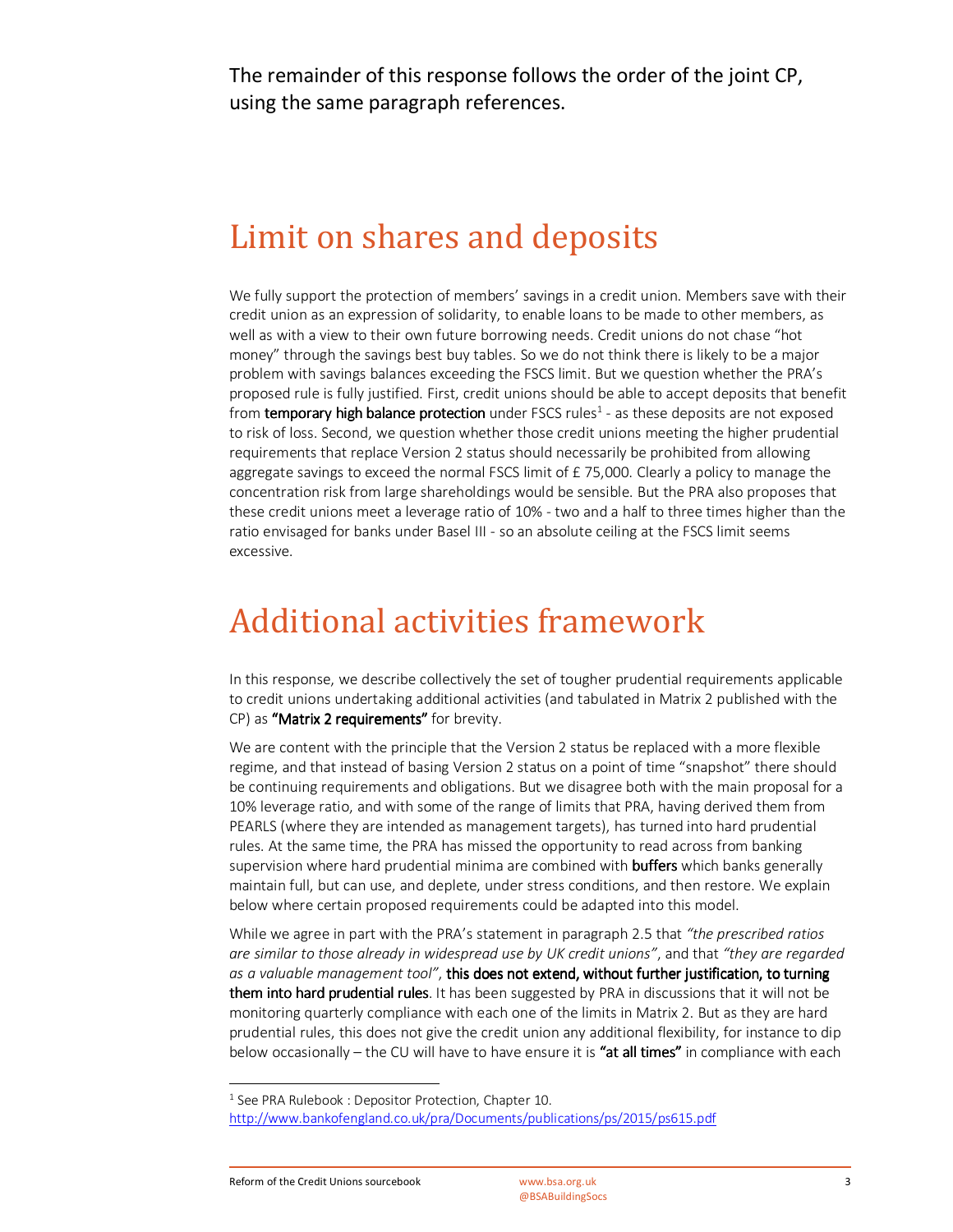rule and will also have to maintain some level of buffer above the new rule minimum to ensure it does not drift into inadvertent non-compliance. This aspect needs to be reconsidered by PRA.

We also consider that there are a few instances where large established credit unions that continuously meet the final version of the Matrix 2 requirements should be given additional flexibility in other directions. A good example is more frequent dividend payments. Rule 2.4 permits CUs to pay an interim as well as a final dividend. Our members, who would all fall under Matrix 2, want the flexibility to pay a quarterly dividend. Given the extensive additional prudential requirements proposed in Matrix 2, this is a reasonable and low-risk approach.

# Lending

There are a couple of specific items which we think need clarification and if necessary amendment: the interaction of the proposed lending limit rules in section 3, Lending, may not work in a sensible way. Our members' understanding of the policy intention is broadly as set out in Matrix 1 and the CP narrative text: credit unions with a low leverage ratio are limited to £7,500 in excess of shareholding, while CUs with more than a 5% leverage ratio can lend up to £15,000, while those meeting the Matrix 2 requirements can lend up to 1.5% of total shareholding but with an absolute ceiling of £500,000 and a large exposure limit at 25% of capital. The problems relate to mortgages, and subordinated loans to other CUs.

### **Mortgages**

Our members comprise three of the four major credit unions in Great Britain that have the mortgage lending permission, so the treatment of mortgages impacts them greatly.

First, the absolute ceiling at £500,000 is not appropriate in all parts of the country, given the big differences in house prices and borrowing needs. One of our CUs has individual members who are senior police officers all over the country, including in the high priced areas of London and the South East. The latest Land Registry data<sup>2</sup> confirm that the average property price in Greater London is now over £481,000. In London last year, Rightmove report<sup>3</sup> that even sale prices of flats averaged £460,000 while terraced houses and semi-detached houses averaged well over £500,000. Detached houses in the rest of Southeast England (excluding London) also averaged<sup>4</sup> well over £500,000. So a member who is a senior police officer with a basic salary of close to £ 200,000 might aspire to a detached house in a desirable location in the Southeast or outer London costing well over £500,000 – why should that member not be able to take a mortgage from her / his credit union and be forced to go elsewhere? That would serve only to reinforce the false idea that credit unions are designed only for low income people. We propose a higher limit of  $E 1$  million for mortgage loans only, for those CUs meeting the relevant Matrix 2 requirements.

Second, we disagree with Rule 4.1 (explained at paragraph 2.18) which we think is based on mistaken logic. Mortgage lending does carry particular *but different* risks for both the lender and the borrower. The regulation of mortgages under FCA rules addresses only the risks to the borrower, and these conduct rules – whether of FCA's own devising, or implementing the EU Mortgage Credit Directive – could in fact increase the risk to lenders. So the notion that restricting credit unions' mortgage lending to regulated mortgage contracts reduces their risk

 $\overline{\phantom{a}}$ 

<sup>&</sup>lt;sup>2</sup>https://www.gov.uk/government/uploads/system/uploads/attachment\_data/file/447551/June\_2015\_H PI.pdf

<sup>3</sup> http://www.rightmove.co.uk/house-prices/London.html

<sup>4</sup> http://www.rightmove.co.uk/house-prices-in-South-East.html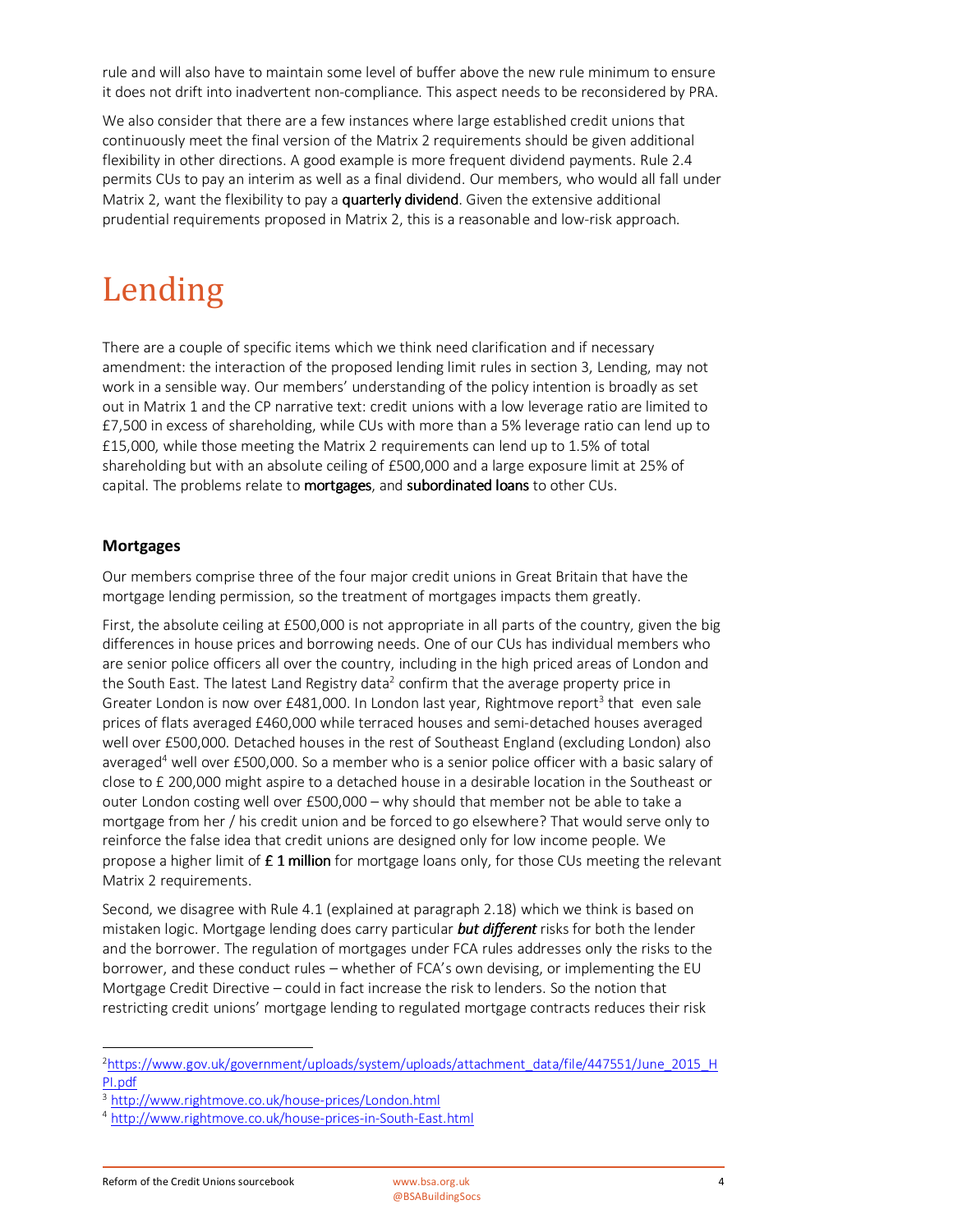*to the credit union* because the activity is subject to "appropriate [conduct] regulation" is not necessarily correct.

There is no good evidence-based reason why a large established credit union, that already meets the whole set of Matrix 2 requirements in order to do mortgage lending at all, should not finance a long-term retirement property for a member, which will be let in the meantime, although this would clearly be a buy to let loan, not currently at least an RMC. Such consumer buy to let lending, though due to be subject to some degree of oversight as a consequence of the implementation<sup>5</sup> of the EU Mortgage Credit Directive, will apparently not become a full regulated mortgage contract. But it will be subject to regulation that the Government and the FCA consider "appropriate" – so credit unions should be able to undertake it.

We also do not think it sensible to preclude the taking of property as (partial or full) security for a small business loan to a member, including a corporate member within the post-LRO common bond, that a credit union could otherwise make. Moreover, other changes flowing from the MCD will mean that *second* charge lending will become an RMC in 2016 – though not for credit unions (as they benefit from an MCD exemption). But we are not clear whether the PRA's rules for CUs have taken the MCD changes into account or not. The reference in paragraph 2.18 to the "current" PRA Glossary does not help. The actual text in section 1 of the draft Rule Book states that RMC has the meaning given in article 61(3) of the Regulated Activities Order, and as amended by the MCD Order (SI 2015 No. 910) this will include second charge lending generally. But new Article 61A (2) carves out credit union second charge lending from being an RMC. And if the security happens to be a first charge, we think it would not be an RMC either.

The complicated situation resulting from the MCD-driven changes on both buy to let and second charge lending mean that the PRA should pause and reconsider what it is trying to achieve through Rule 4.1. We think it may be simpler and more sensible just to drop it.

#### **Subordinated loans**

Turning to subordinated loans, there seems to be some discrepancy between paragraph 2.15 and the Rules in section 3. Our understanding of Rules 3.4 and 3.5 is that a credit union that satisfies Matrix 2 requirements may make a subordinated loan of 1.5% of total shareholding, with an absolute limit of  $E$  500,000, to another credit union, whether a member of the first credit union or not. Paragraph 2.15 however states that (all) loans to other credit unions are capped at £15,000. It is not clear whether this is further qualified by paragraph 2.16 or not. Clearly, limiting subordinated loans to a ceiling of £15,000 means they can add little practical value in helping to sort out capital shortfalls at weaker CUs.

#### **Return on lending**

<u>.</u>

Matrix 2 requirements include a new rule requiring the CU to achieve a return on its loan book above 6% pa. While it is obvious that credit unions must –as our members already do – achieve an adequate return on lending in order to be sustainable, and in principle it is reasonable for PRA to press for this through CREDS, we think a simple price floor is the wrong approach, and could even fall foul of PRA's own competition objective in section 2H of FSMA<sup>6</sup>: "the PRA must so far as is reasonably possible act in a way which, as a secondary objective, facilitates effective competition in the markets for services provided by PRA-authorised persons in carrying on regulated activities".

<sup>5</sup> https://www.fca.org.uk/news/ps15-11-buy-to-let-mortgages-implementing-mortgage-credit-directiveorder-2015-feedback-on-cp15-3-final-rules

<sup>&</sup>lt;sup>6</sup> Introduced by section 130 of the Financial Services (Banking Reform) Act 2013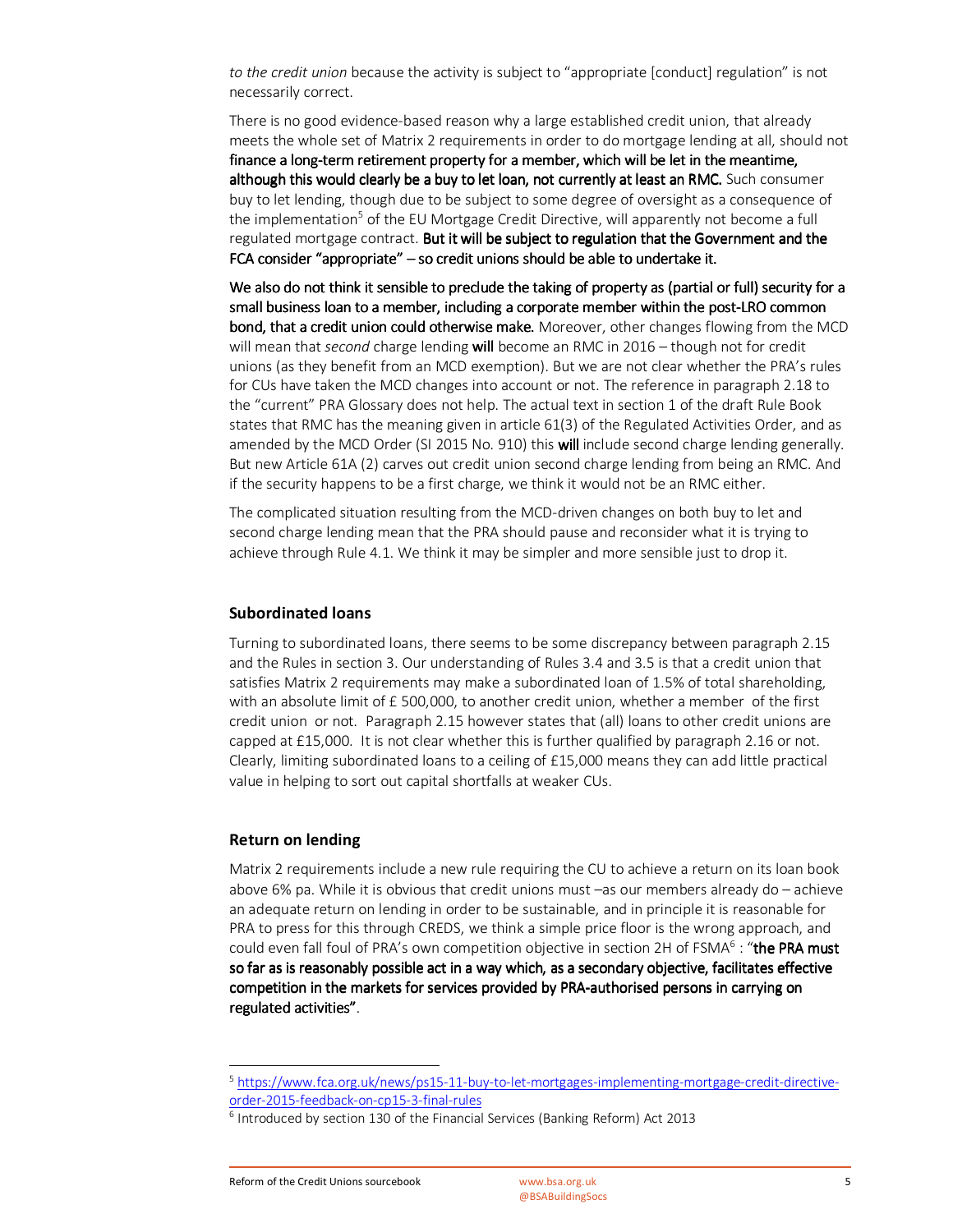Moreover, an average price floor at 6%pa is likely to be harmful in the current interest rate environment, where the Bank of England itself commented<sup>7</sup> on 15 July 2015 that interest rates on personal loans had fallen to the lowest levels since records began. Our members also offer mortgage loans – and these need to be competitive with the market, just as much as personal loans. As the Guardian reported<sup>8</sup> on 8 August, a creditworthy borrower can borrow £7,500 to £15,000 unsecured at 3.6% from up to five mainstream lenders, while the Bank's own data show rates on two to five year fixed rate mortgages between 2% and 3%.

For any credit union with an occupational common bond, where typically the members are in employment on modest but reasonable incomes, and therefore credit worthy, this rule makes the CU uncompetitive across the board. Police officers, for example, will have no difficulty accessing the kind of deals reported by the Guardian. So their credit union will be unable either to lend to them at 6%, nor to find high-return borrowers to lend to at 12% in order to offset a tranche of competitive lending at 3-4%. Even for credit unions with a geographical common bond, where there will be some demand for higher-rate credit, the reason why the 6% floor will be counterproductive is that it imposes adverse selection on the credit union – as it steers the credit union to servicing primarily the higher-risk segment. For every loan that a credit union makes to a reasonably creditworthy member at say 4%, it must make an equivalent loan to a riskier member at 8%, just to preserve the minimum yield of 6% averaged across the book.

This rule leads to perhaps unintended consequences and therefore should be reconsidered.

### **Provisions and write-offs**

We disagree with some of the specific rules now proposed, and we think the general direction of travel appears to be inconsistent with international accounting standards as applied to credit unions under FRS 102.

We agree that impairment of loans should be addressed by rigorous provisioning : it is in nobody's interests – least of all the CU's members – to pretend that impaired loans are sound. But it is a mistake is to require bad debts to be *written off* where more than twelve months in arrears.

For mortgage lending, this is not feasible at all (although repeated at Rule 4.3(1) in the section on Mortgages). The correct course of action for a mortgage loan will be to pursue repayment ( in accordance with FCA conduct rules ) and provide for any anticipated security shortfall – but it is unlikely that a property would have been taken into possession and sold within twelve months of arrears commencing.

Even for conventional credit union unsecured personal loans, twelve month write off is unnecessary and counterproductive. We think PRA has muddled the concepts of writing off and making full provision. We agree that in general unsecured personal loans that are in arrears for twelve months or more should be fully provided – though we are not persuaded that this needs to be a rule. But there should be no rule requiring a CU to write off such a loan (and thereby release the borrower from liability) – it is for the CU's management to decide, case by case, which loans should still be pursued for recovery and which written off as irrecoverable.

We think it is also a mistake to move away from requiring a **general provision** on conventional unsecured loans. Loan losses are a cost of doing unsecured lending, which should be factored in to product planning and pricing, and making an upfront general provision helps build resilience – indeed, this is a simpler, lower cost, but better targeted measure than some of the PRA's other proposals.

l

<sup>&</sup>lt;sup>7</sup> Bank of England Credit Conditions Survey Q2 2015 pages 6 and 7.

http://www.bankofengland.co.uk/publications/Documents/creditconditionsreview/2015/ccr15q2.pdf

<sup>&</sup>lt;sup>8</sup> http://www.theguardian.com/money/2015/aug/08/borrowing-personal-loans-cost-cards-interest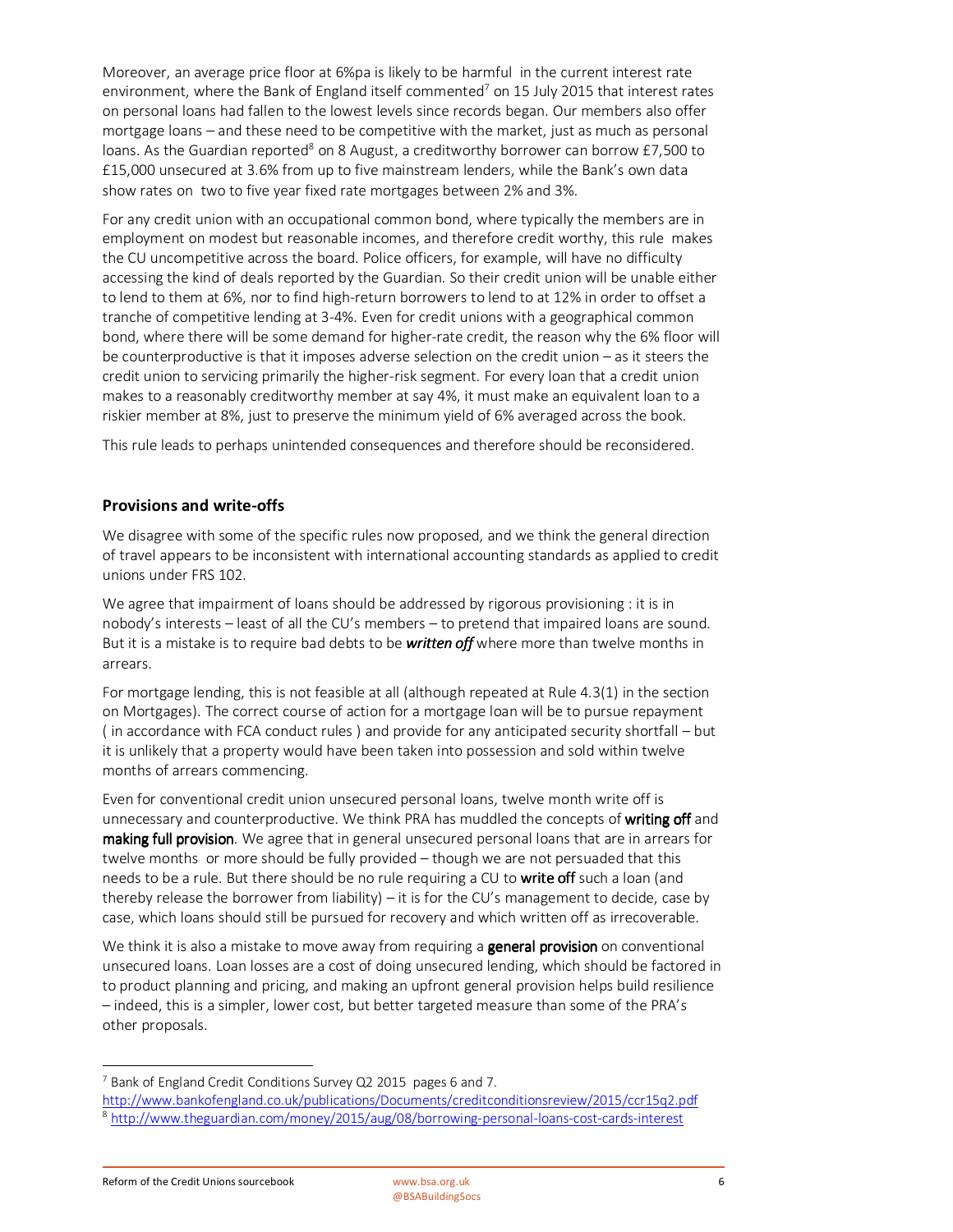Accounting practice has also moved away from an "incurred loss" to an "expected loss" model for loan loss provisioning, as agreed by the International Accounting Standards Board in 2014. As stated by the ICAEW at the time :

*The new model focuses more on the level of credit losses expected in the future and allows for earlier recognition of losses than was previously possible under the IASB's standards.* 

So it seems odd for PRA in effect to be encouraging a move back towards an incurred loss model, with consequently less built in resilience to loan losses.

# Borrowing

We reject PRA's plan to abolish the higher borrowing powers currently available to Version 2 CUs – we do not consider the fact that currently Version 2 CUs may not be using the higher range of borrowing to be sufficient justification for removing it entirely. There is a very simple reason why many Version 2 CUs, including our members, have no current need for higher borrowing – with general interest rates at record lows for the last six years, the cost of unsecured borrowing for prime borrowers is also very low by historic standards, credit union borrowing rates are not necessarily competitive, and lending volumes have been lower – but the steady inflow of members' regular savings has continued. Many credit unions are therefore very liquid at present. As general interest rates rise, this situation is likely to unwind. Borrowing rates from commercial competitors will rise somewhat, and credit unions may well see loan demand increase, with potential also for an element of seasonality (higher loan demand around Xmas / New Year and summer holidays), and stronger growth in bigger ticket loans, such as car loans, as consumer confidence continues to improve in tandem with economic growth. We would not oppose a modest lowering of the borrowing limit – say to 30% for CUs meeting Matrix 2 requirements.

### Investment

We are content with the proposals relating to investment, but need an important piece of clarification. We support the change in Rule 6.4 (5) but we need to probe further exactly what is meant by a "product". The background to our concern is that, concurrently with this CP, but as a consequence of the implementation of the EU's amended Deposit Guarantee Schemes Directive, credit unions lose the protection they previously enjoyed under the FSCS. Not only that, as holders of unsecured deposits with banks, their claims are liable to be written down or converted to equity in the bail-in needed to recapitalise that bank. So, at a stroke, the credit quality of all credit unions' deposits with banks has been undermined.

Both among smart real-money investors, and in day to day interbank dealing, there is a pronounced shift from unsecured toward secured depositing. Instead of placing a book deposit, or buying an unsecured CD, such investors are either turning to (secured) reverse repo – that is, purchase and resale transactions whose economic substance is that of borrowing secured on collateral in the form of liquid securities – gilts, etc – or purchasing covered bonds – collateralised securities issued by banks with high credit quality and liquidity ( and indeed recognised in authentic international standards ( Basel III and CRD 4 ) as an important component of deposit-takers' liquidity ).

So, PRA needs to ensure that at least one of items (1) , (2) and (5) of Rule 6.4 will allow a large CU meeting Matrix 2 requirements to buy and hold covered bonds instead of making unsecured deposits. We do not think the natural meaning of "product" necessarily encompasses covered bonds, though they may possibly qualify under either (1) or (2). PRA needs urgently to clarify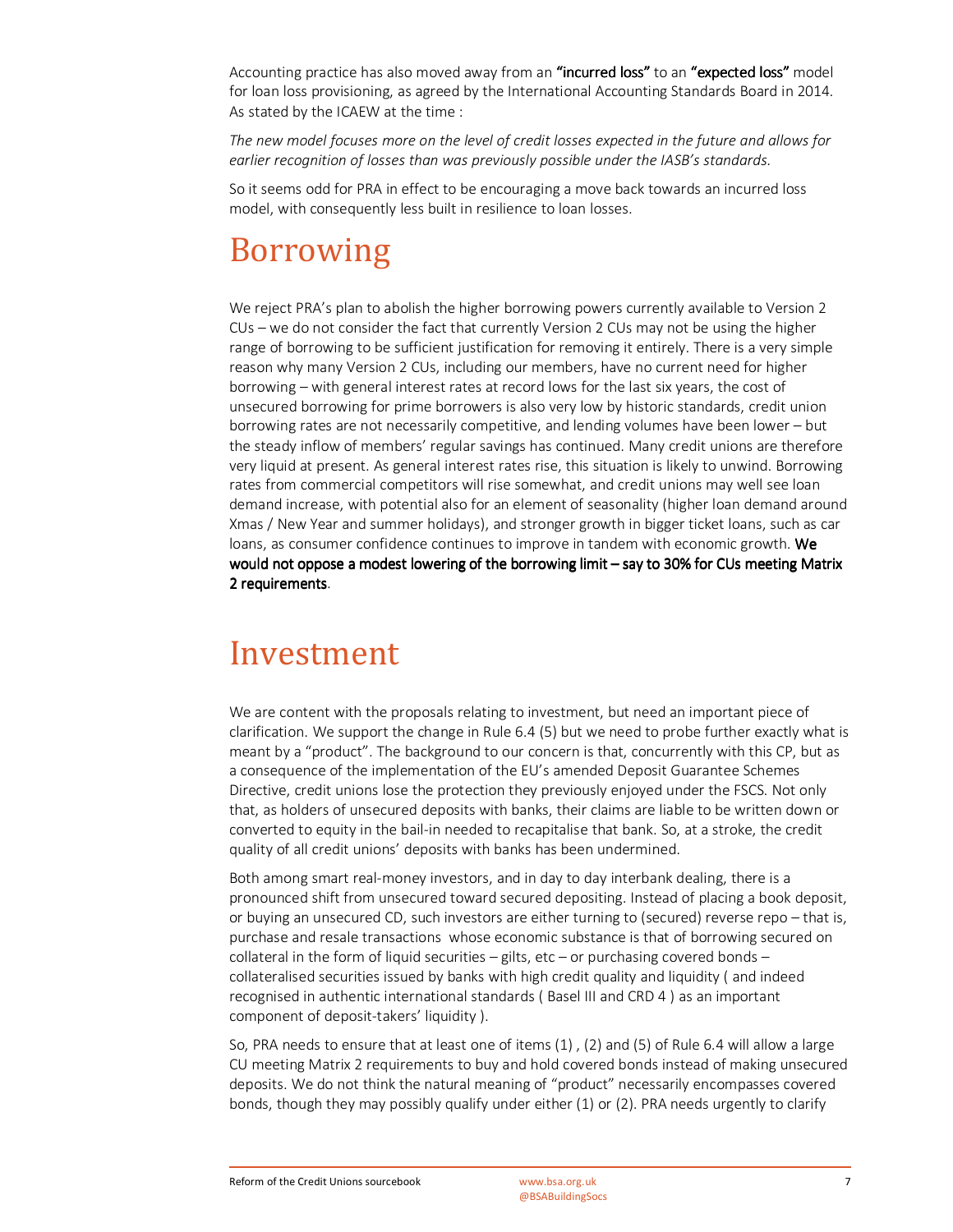how Matrix 2 CUs can hold covered bonds, amending Rule 6.4 if necessary. It would also be sensible for PRA to clarify, with proper reasoning, whether CUs can undertake reverse repo.

# Capital

While we fully support the adequate capitalisation, and thereby the resilience, of credit unions, our members fundamentally disagree with the PRA's proposal to move to a 10% leverage ratio. for large credit unions, which would be the most onerous capital requirement for credit unions in any advanced jurisdiction. We note that the CP does not use the term "leverage ratio" (though it is now the accepted term in use by the Basel committee, the Bank of England itself, the FPC and the PRA to refer to a simple non-risk weighted capital to assets ratio) but we use it throughout in this response to underline the divergence of the PRA's proposals for credit unions from other areas of Bank / PRA policy, and indeed from other comparable credit union jurisdictions. Moreover the statement in the CP that "the increase in the ratio from 8% riskadjusted brings it into line with internationally- accepted standards" is demonstrably incorrect on at least two levels. The absence of cost-benefit analysis on such a major change is also unfortunate. (Nor, as we pointed out above, does this change do anything to address the problem of numerous small, near-insolvent credit unions in the UK.)

We first analyse the PRA proposal into its two elements. The current requirement for Version 2 CUs is that risk adjusted capital / total assets  $>= 8\%$ . It is important to realise that this is not a risk-weighted ratio in the generally understood sense (the asset categories are not weighted to reflect relative risk). The only adjustment is to add back into capital any excess provisions above the formula level, so slightly increasing the denominator. The current requirement is therefore really a modified leverage ratio. The PRA's proposals have two elements – to remove the excess provision from the capital denominator; and to raise the minimum ratio from 8% to 10%. In one sense, this is a return to the past – a reversion to the primitive 10% reserve ratio applicable under the Credit Unions Act for CUs that wanted a Section 11C certificate. PRA's predecessor the FSA made a considered move<sup>9</sup> (based on proper cost-benefit analysis) away from this approach in 2001.

The removal of the so-called risk-adjustment could be justified as part of a package introducing other aspects of risk-sensitivity, in which case there would be more alignment with emerging international best practice in credit union regulation – as we explain below. But as proposed the PRA's new 10% leverage ratio is surprisingly onerous. One of our members - well capitalised under both current and proposed rules -has modelled its impact – and the effect is to halve its cushion of surplus capital from 94% of the current minimum to 47% of the new minimum. Clearly this will have an impact both on the potential rate of loan growth (and therefore on lending capacity and competition), and also potentially on pricing. The (opportunity) costs from the halving of a major credit union's surplus capital cannot be regarded as of minimal significance. We address this further in the section on cost-benefit analysis below.

### **International comparisons**

Turning to the question of "internationally-accepted standards" we have researched the published capital requirements of the leading credit union regulators overseas, and the conclusions are greatly at variance with PRA's assertions and proposals. Our research covers the following comparable jurisdictions: United States (Federal – NCUA), Australian (APRA), Canadian provinces – Ontario and British Columbia, and Ireland. Only in Ireland is a 10%

l

<sup>&</sup>lt;sup>9</sup> FSA CP 77 (2000) : http://www.fsa.gov.uk/library/policy/cp/2000/77.shtml paragraphs 7.39 to 7.43 and 11.22 to 11.42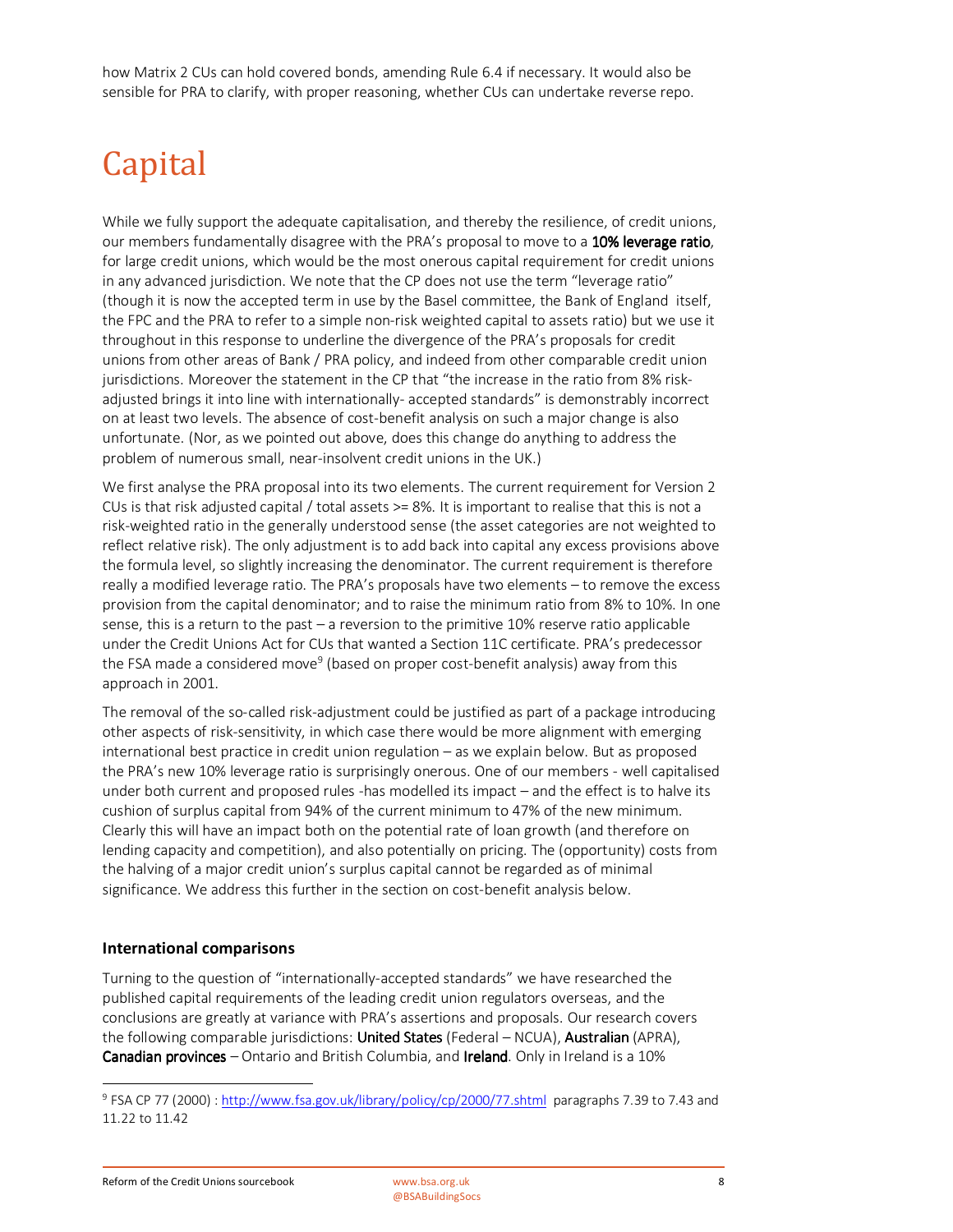leverage ratio in place, moreover this was introduced<sup>10</sup> - as a panic measure - in 2009, at the height of the financial crisis when that country and its whole financial system were virtually bankrupt, and its credit unions in particular at grave risk, so we do not consider it an appropriate precedent for the UK in 2015. But even in Ireland, the regulator proposed<sup>11</sup> an alternative risk based calculation from 2010 onwards though this has not yet been taken forward : in 2013 the Irish regulator stated<sup>12</sup> that "Consideration will be given to a risk *weighted asset approach for category 2 credit unions following restructuring of the credit union sector. union sector."*

We have also examined the publications of the International Credit Unions Regulators Network (ICURN) - in particular ICURN's Guiding Principles for the Effective Prudential Supervision of Cooperative Financial Institutions<sup>13</sup> where again no mention is made of this alleged "internationally accepted standard" – which in itself is not surprising as the advanced regulators in fact do the opposite. ICURN's Guiding Principle 5 just says:

#### *CAPITAL ADEQUACY*

*The supervisory authority must establish and enforce the rules for an appropriate capital framework with which all regulated institutions must comply. The rules should balance cooperative principles and objectives with the need to protect depositors. Accordingly, supervisory authorities will need to carefully consider what meets the criteria for capital and to ensure that capital instruments are able to absorb losses in the event of failure.* 

*When supervisors choose to align the capital requirements of credit unions to Basel standards, a simplified approach may be adopted for small or simple credit unions that are not allowed to hold complex financial instruments. For such institutions, compliance with the most advanced risk measurement techniques may be beyond their resources. Therefore, the regulator may require additional capital to support the limited information that may be available for supervisory authorities.* 

The facts as to other major jurisdictions are briefly as follows. The US Federal jurisdiction, the NCUA, is in the process of moving the largest, established credit unions *onto* (not away from) proper risk weighted capital requirements. The NCUA's revised proposals<sup>14 15</sup> would apply riskbased capital requirements to CUs above US\$ 100 million assets, and these would be set at 10% ( corresponding to well- capitalised) and 8% ( corresponding to adequately –capitalised, but with an earnings retention requirement). Risk weightings would be comparable to Basel standardised RWs. The current non risk weighted ratio is 7% capital to assets, and this would remain as the sole requirement for smaller credit unions, and as a parallel requirement for larger credit unions<sup>16</sup>.

The credit union regulators of the Canadian provinces issued an important statement on capital adequacy principles<sup>17</sup> in December 2012. The first principle is stated as follows:

*Taking into account the unique structure of credit unions, capital adequacy standards should be modelled on the Basel framework for quality and quantity of capital, and the OSFI's published guideline applicable to federal deposit- guideline to deposit-taking institutions for ri taking institutions for ritaking institutions risk weighting…….. sk weighting…….. sk weighting……..* 

-

<sup>&</sup>lt;sup>10</sup> Regulatory Reserve ratio for Credit Unions (2009) https://www.centralbank.ie/regulation/industrysectors/credit-unions/Documents/Regulatory%20Reserve%20Ratio%20-%20August%202009.pdf

<sup>11</sup> ibid- Section 3 : Proposed Risk based Approach

<sup>&</sup>lt;sup>12</sup> Central Bank of Ireland, CP 76 (Dec 2013) : paragraph 5.9.1

<sup>13</sup> http://curegulators.org/curegulators\_resources

<sup>14</sup> http://www.ncua.gov/about/Documents/Agenda%20Items/AG20150115Item4b.pdf

<sup>15</sup> http://www.ncua.gov/Legal/Documents/RBC/RBC-2015-Proposed-Rule-FAQs.pdf

<sup>16</sup> http://www.ncua.gov/Legal/Documents/RBC/RBC-Proposal-Comparison.pdf

<sup>17</sup> http://cupsa-aspc.ca/pdf/publications/CapitalAdequacyPrinciples.pdf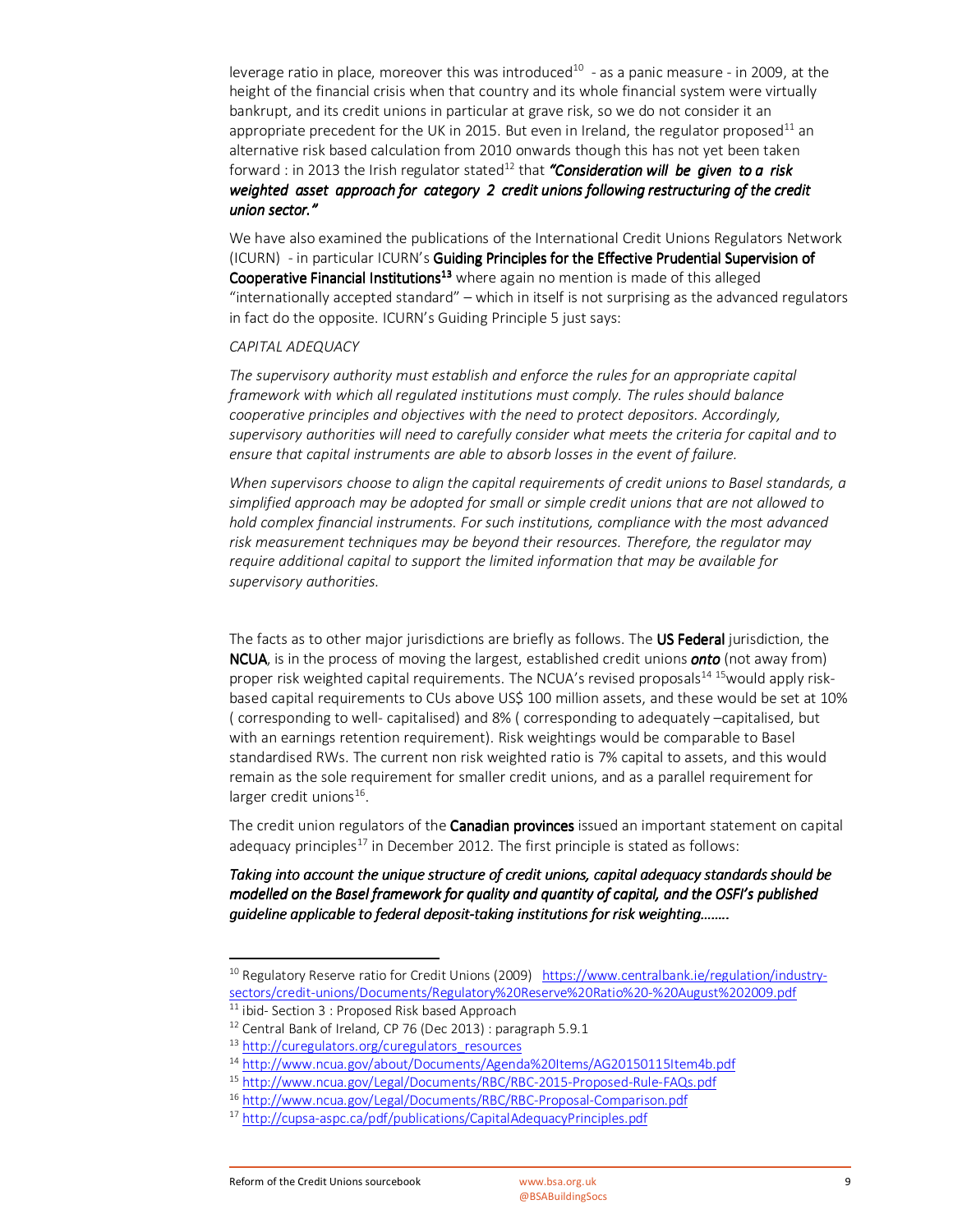Capital requirements in **Ontario<sup>18</sup>** are : for Class 1 CUs, 5% leverage ratio, for Class 2 CUs, both a 4% leverage ratio, and an 8% risk weighted ratio.

Capital requirements in British Columbia<sup>19</sup> are : 6% risk weighted ( absolute minimum, but restrictions apply ), 8% risk weighted ( adequate ), 10% risk weighted (target).

In Australia, APRA will be applying Basel III to credit unions on the same basis as other deposit takers<sup>20</sup>. Australian CUs will therefore have to calculate their capital adequacy on a risk weighted basis, presumably using the revised standardised approach, and maintain a risk weighted ratio of 8% minimum<sup>21</sup>, with a capital conservation buffer of 2.5% on top. In due course, if Basel finalises a leverage ratio, that will apply as well – probably at a level of 3-4%.

From the above research, it is clear that – far from moving into line with international standards, PRA proposes to diverge from them. PRA may have been led astray by the so-called "Model Regulation" of the World Council of Credit Unions, which advocates a 10% leverage ratio. This was designed for the development of credit unions in Central and South America, and has no relevance to advanced jurisdictions.

### **Problems with a leverage ratio as primary capital constraint**

There are two basic issues – whether, for larger and more established credit unions, a risk weighted capital ratio should at least supplement a leverage ratio, and at what level either of these ratios should be set. On the first issue, it is clear that the US Federal, Canadian provincial and Australian jurisdictions all favour risk based ratios at least for larger CUs. As to level, all these jurisdictions are tending to approximate to the Basel level of 8% RWA, with - in effect - a buffer of 2% on top. So – paradoxically – the current capital requirement for Version 2s is closer to actual international standards than the PRA's proposals.

There are two principal reasons why a high leverage ratio, acting as the sole or principal capital constraint, is the wrong answer for Matrix 2 credit unions. First, some of the largest credit unions, such as our members, are also increasingly active as mortgage lenders. The risks from mortgage lending are quite different in degree to those arising from traditional CU unsecured personal lending, and these relativities are reflected in CUs' relative pricing for mortgages as opposed to personal loans. Were it to be the case that all credit unions' business remained personal unsecured loans only, risk weighting would make little difference -but this is no longer the case for the largest CUs

The second reason not to move to a leverage ratio is that it effectively overstates the risk from credit unions' liquid asset holdings. At a time when – as explained above – credit unions have particularly high liquidity, it makes no sense to assume – as a leverage ratio calculation must – that those liquid assets are as risky as their unsecured loan book.

In discussion, PRA has advanced the argument that some credit union boards are incapable of understanding even a simple risk weighting calculation. We doubt this exaggerated rhetoric, and even if there were substance to it, the correct response would be to educate boards, not regress to a primitive leverage ratio.

A better approach for Matrix 2 might be to keep a leverage ratio, set at a far more modest level, as a back stop, with a higher risk adjusted ratio as the primary requirement. This would be fully in line with internationally accepted standards, where the Basel Committee is introducing a

l

<sup>18</sup> http://www.ontario.ca/laws/regulation/090237#BK18

 $19$  Capital Requirements Regulation, BC Reg 315/90, sections 9 and 10 :

https://www.canlii.org/en/bc/laws/regu/bc-reg-315-90/latest/bc-reg-315-90.html

<sup>20</sup> http://www.apra.gov.au/ADI/Pages/Default.aspx

 $21$  Prudential Standard APS 110, paragraphs 22-29, Attachment A:

http://www.apra.gov.au/adi/Documents/150507-APS-110-Capital-Adequacy.pdf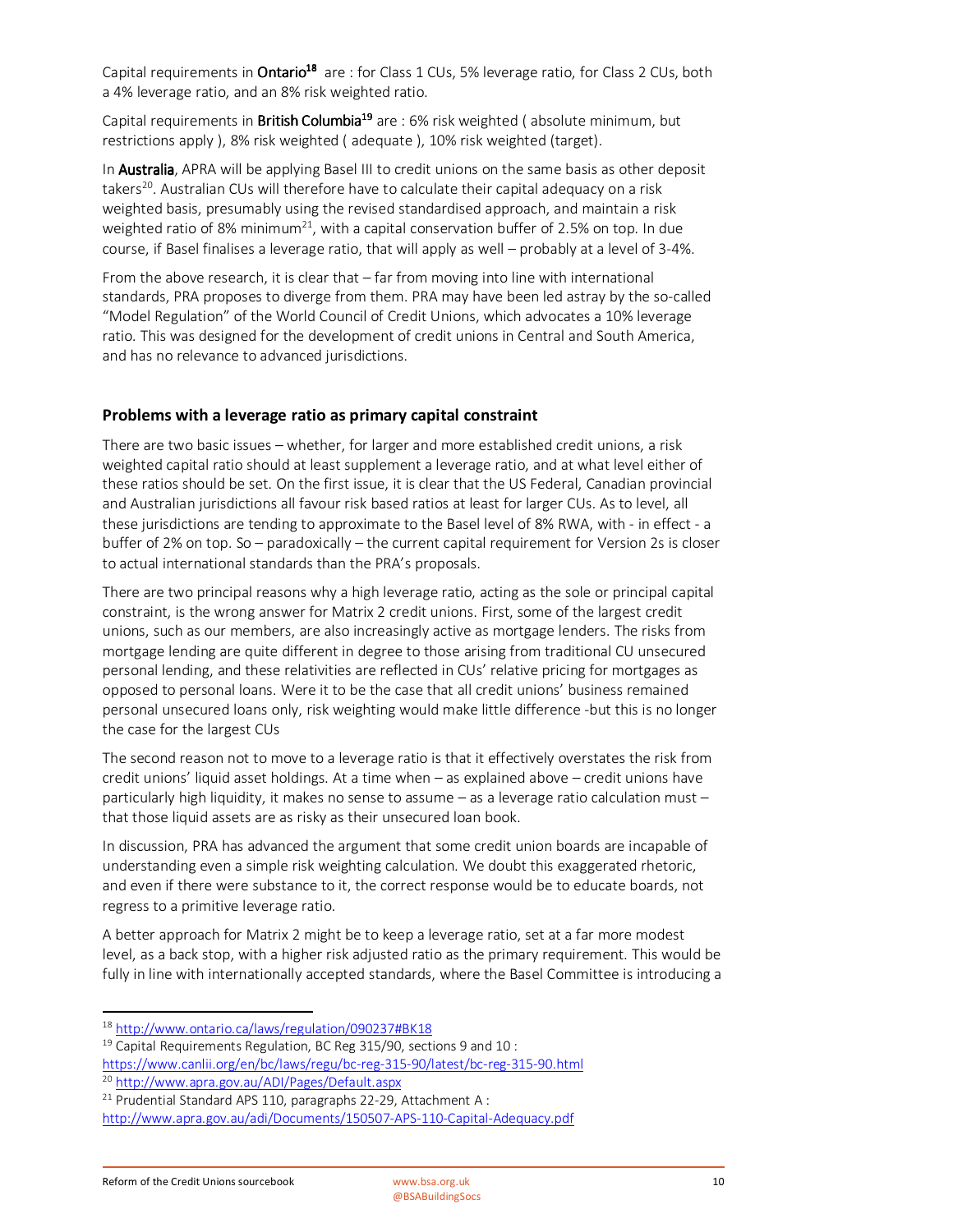leverage ratio (expected to be in the range 3% to 4%) to act as a back stop to the more complex risk weighted requirements that apply.

Finally, PRA has missed the opportunity to reflect another aspect of internationally accepted standards, by not introducing some form of capital buffer. Australia applies the Basel III capital conservation buffer. The Canadian provincial credit union regulators already understood this in 2012 : CUPSA's capital adequacy principles also say :

#### *Quantity of capital should include appropriate capital conservation and countercyclical buffers reflecting international best practice.*

US Federal capital adequacy standards have an effective buffer through the distinction between what is an *adequately capitalised* , and a *well capitalised* credit union. Under the NCUA's latest proposals, as explained above, a CU with an 8% risk weighted capital ratio would meet the minimum standard, but would be subject to earnings retention requirements to build capital. At 10% risk weighted capital ratio, the CU would be regarded as well capitalised, and the earnings retention obligation would fall away. This is equivalent to a basic requirement of 8% with a 2% buffer.

#### Counter-proposal on capital

Taking all the above considerations into account, we propose – for discussion - the following alternative as part of the Matrix 2 requirements. A credit union with assets above £ 10 million and/or more than 10,000 members and/or undertaking additional activities could be required :

to maintain a minimum risk weighted capital ratio of 8%, using simple risk weights for mortgages and liquid assets (based on standardised Basel);

to build, and maintain, but with permission to use under stress, an additional buffer of 2% (risk weighted) ; ;

and to maintain ( as a back stop) a non risk weighted leverage ratio of 4%.

the denominator in both cases would be capital without the present provisions adjustment.

The PRA's proposed rule ( at 8.7 /8.8 ) on 20% earnings retention would then apply to any credit union whose risk adjusted capital fell below 10%.

In terms of international consistency, this counter-proposal would be very close to (i) the rules applicable to larger credit unions in Ontario ; (ii) the US Federal NCUA rules for larger credit unions ; and (iii) application of Basel III to Australian CUs.

# **Liquidity**

As mentioned above, many credit unions currently hold high or very high liquidity, as demand for loans is subdued. So higher liquidity requirements may not create any problems today, but that does not mean they are either necessary or justified. Nor do we accept the removal of seasonal flexibility. PRA provides no evidence that its assertion that seasonal fluctuations are now less significant represents a "new normal" rather than a temporary change.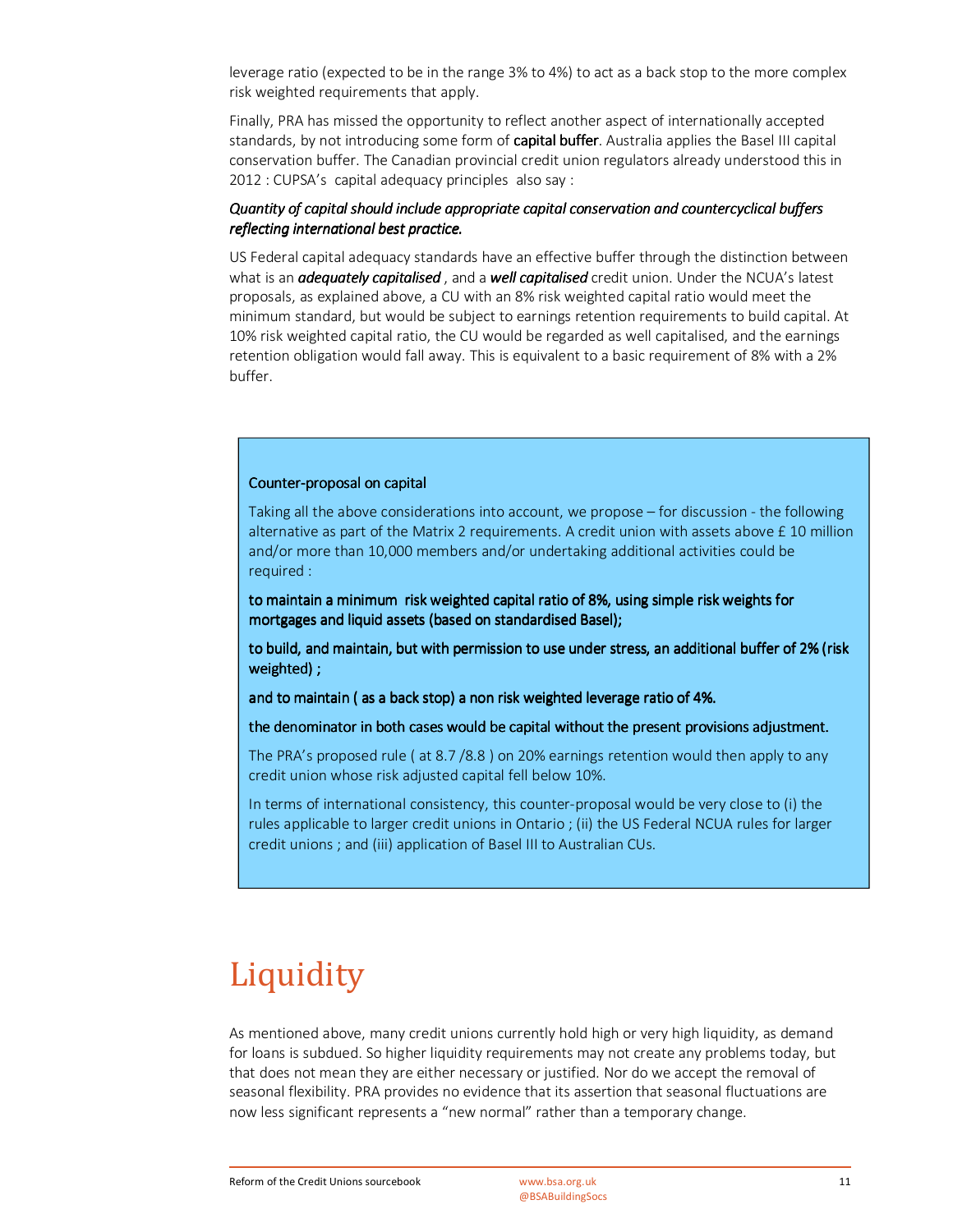The PRA's proposals substantially increase the liquidity requirements for Matrix 2 credit unions (without any specific justification) while at the same time removing the sensible seasonal buffer provision in CREDS. Moreover, by changing the denominator of the liquidity ratio from net (unattached) shares to total shares, the effect of the requirement is raised even higher – again without justification: the point about attachment of shares is that attached shares cannot be withdrawn while the loan is outstanding, so they do not create liquidity risk in the same way that unattached shares might.

### **Counter-proposal on liquidity**

A more sensible approach would be to retain the seasonal buffer, but raise the minimum requirement. Our counter-proposal - for discussion - is as follows: Matrix 2 credit unions must maintain liquidity of at least 10% of unattached shares at all times. They should also maintain a 5% buffer above that, for use during seasonal or other outflows. But their liquidity should not fall below 15% ( in total ) on two successive quarter ends.

# Waivers, modifications and updating of monetary limits

All the rules in Matrix 2 should be capable of being waived or modified through the process provided in FSMA. The draft Rulebook does not indicate whether this is to be the case. There will always be situations in which a particular rule can be shown either not to be meeting its purpose, or to be unduly burdensome, and therefore deserving of waiver or modification.

The PRA should also be ready to review and raise monetary limits at suitable intervals. Although this may not be needed in the short term, as the real value of these limits will persist in the current low inflation environment, this will not always be the case. The PRA should state that the real value of all monetary limits in the Rule Book will be periodically reviewed and revalorised.

### Cost benefit analysis

The PRA is required to do Cost Benefit analysis by section 155 (2) (a) and (10) of FSMA. The only permitted exception is where the increase in costs is either zero or of minimal significance. PRA asserts that costs of only minimal significance are expected because "most credit unions already operate in line with the requirements proposed". But this is false reasoning, and PRA has fallen into the basic error of assuming that because some, or most, credit union may happen to be in compliance with the new rule today, there are no costs, including opportunity costs involved.

We illustrated above the actual estimated impact on one of our members – halving the surplus capital from 94 % on top of minimum requirements to 47%. The following stylised example illustrates more clearly why this kind of capturing of existing capital surplus matters – affecting growth and pricing.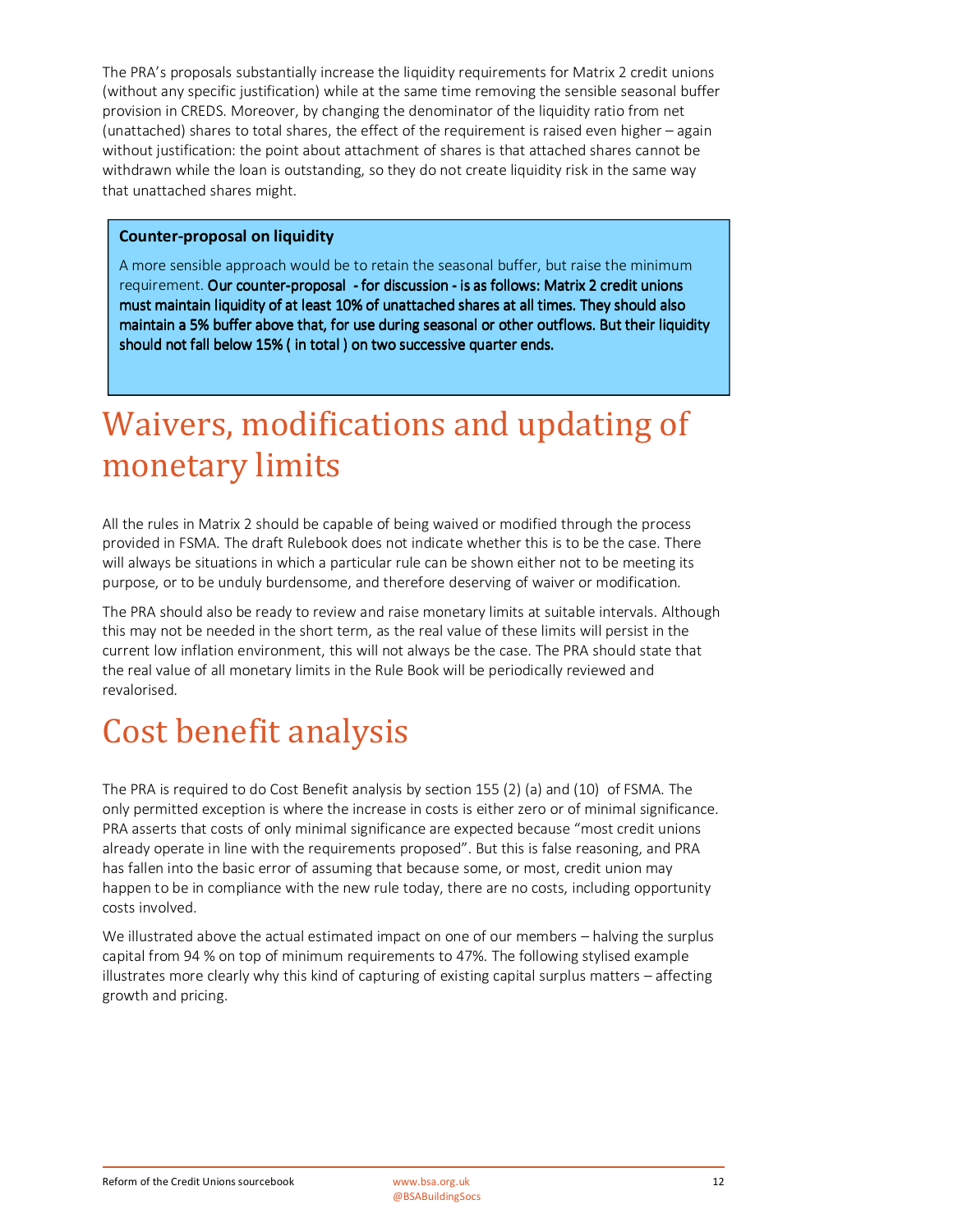Version 2 Credit Union A currently has a 16% risk-adjusted ratio, showing a 100% surplus over its minimum requirement of 8%. A's prudent board sets its own internal capital floor, well above that minimum, at 12% - i.e. with a buffer of 4% (or 50% of the minimum). That means A's growth is planned with the constraint of keeping above 12%. Unexpected losses or other unforeseen circumstances, might lead to A dipping into its buffer, which would then be rebuilt. But at present A has spare capital of 4% to expand its lending immediately as opportunities arise.

The removal of the excess provision adjustment reduces A's ratio to 14.5%, while the minimum requirement is increased to 10%. A's total capital surplus reduces from 100% to 45%. A's Board, being prudent, continues to maintain a 4% internal capital buffer over the regulatory minimum - this now corresponds to 40% of the new minimum. But an internal capital floor of 14% is very close to the actual capital of 14.5% - only 1/2% spare. The effect of the PRA's proposals on a prudent CU that keeps a healthy internal capital buffer is to slash its spare capital, and therefore its lending capacity by nearly 90%.

In the steady state, maintaining a higher capital requirement also affects the relationship between the CU's maximum rate of growth, and its level of retained surplus (and therefore loan pricing). At any given level of capital, *ceteris paribus*, the maximum rate of asset growth possible while maintaining that capital ratio is proportional to the rate of profit retention: the faster a CU grows, the more profit it must retain. In the same way, for the same rate of asset growth, the higher the (static) required capital ratio, the higher the minimum profitability that must be achieved – alternatively, the higher the static capital requirement, the lower the maximum rate of asset growth that a given level of profitability can sustain. So, of necessity, a higher capital requirement will either depress asset growth potential, or tend to push up loan rates, or reduce dividends, or some combination of these.

This analysis does not conclude that capital requirements should not be raised at all – rather, it challenges the PRA's simplistic view that to do so involves no significant costs. In our view, the PRA's proposals should have been supported by a proper, substantive cost-benefit analysis.

### Other issues

We highlighted above, in the section on investments, that as a result of the recent changes to the FSCS compensations arrangements as a consequence of the amended EU Deposit Guarantee Schemes Directive, credit unions have lost the FSCS protection that their deposits with banks and building societies previously enjoyed, and- moreover- by virtue of the implementation of the EU Bank Recovery and Resolution Directive, credit union deposits could *in extremis* be written-down during the bail-in and resolution of a failing bank. Credit unions consequently need some practical low-risk or risk-free alternatives for holding their liquid assets. We referred above to the need to clarify a credit union's ability to buy and hold covered bonds. The other missing item, at least for credit unions meeting Matrix 2 requirements, is access to reserve accounts at the Bank of England. Since late2009access to these sterling monetary facilities has been open to all banks and building societies, even the smallest. For operational reasons, they would not be suitable for smaller credit unions, but we think there is now a strong case for **Matrix 2** credit unions to be able to hold reserve accounts at the Bank. We have already made this point in response to the Treasury's recent consultation on the Bank of England Bill.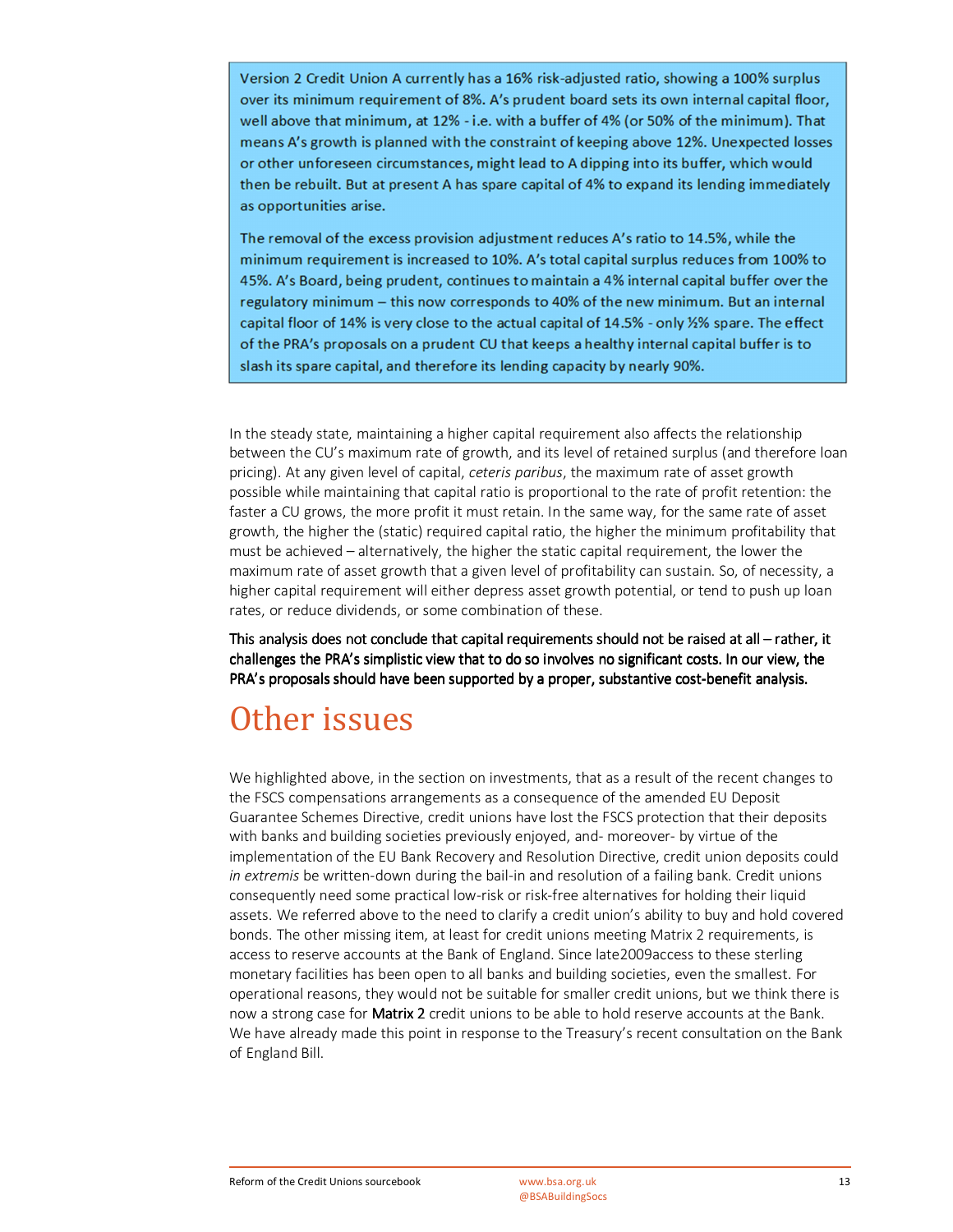# FCA proposals

The FCA's proposals cause little concern to our members – in many respects they are a necessary consequence of the separation of the present sourcebook between the two regulators. We have no particular comments to make.

# Conclusion

The replacement of Version 2 status with a potentially more flexible matrix of prudential requirements for large established credit unions intending to undertake additional activities is in itself reasonable. But our members take issue with specific proposals – the 10% leverage ratio, the changes on liquidity, the rule on return on lending, and certain others detailed above, and some further clarifications are also needed. In view of the greater risk that credit unions now face from the loss of FSCS cover for their liquidity held at banks, we urge the authorities to agree that Matrix 2 credit unions at least should have access to reserve accounts at the Bank of England.